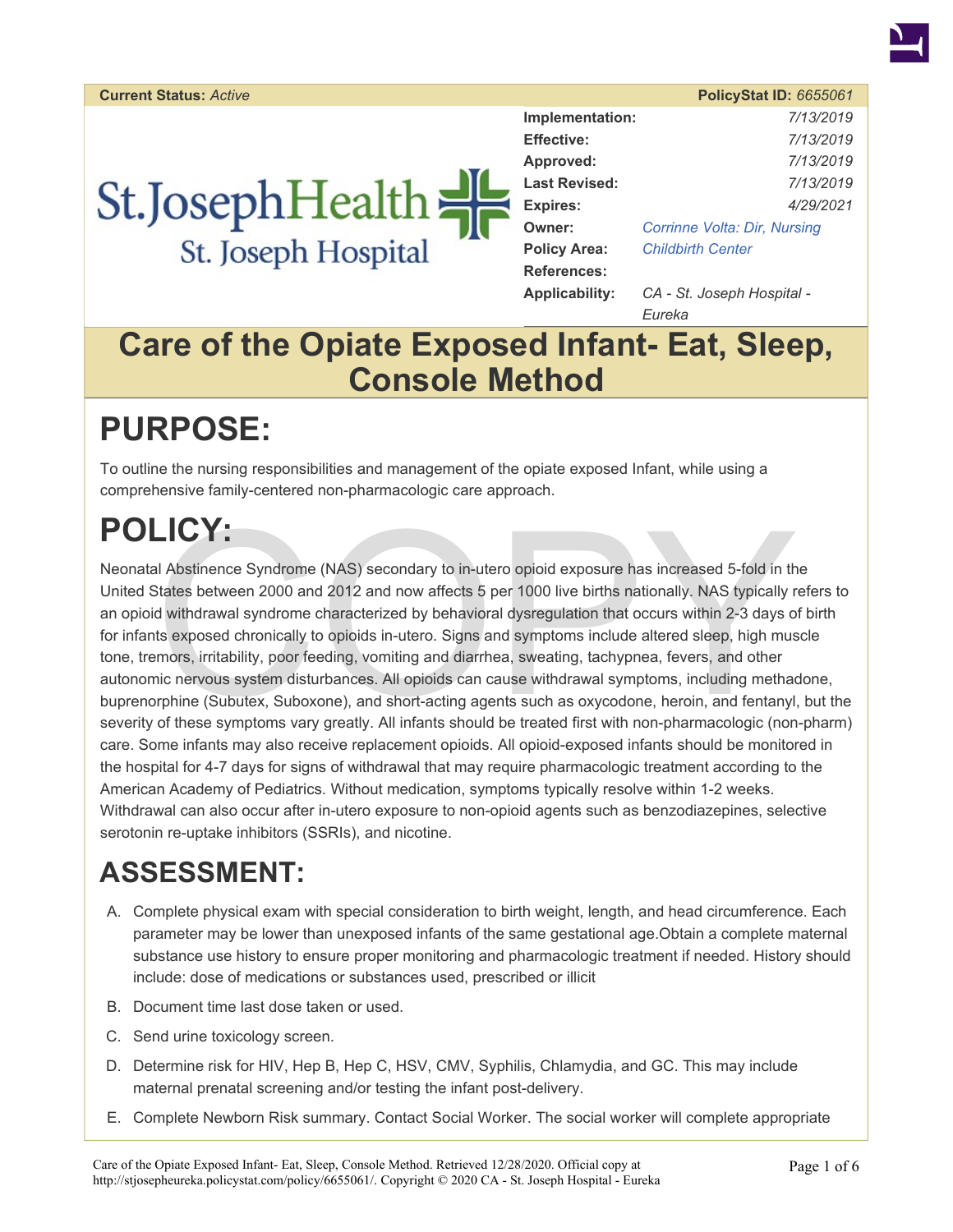DHHS notifications. If Social Worker unavailable RN will need to make appropriate referrals

## **EAT, SLEEP, CONSOLE ASSESSMENTS:**

- A. Eat, Sleep, Console (ESC) care assessments should be performed every 4 hours at the time of other routine infant care, such as with feedings and vital signs. Assessments should be initiated within 4-6 hours of birth, and should continue for 4-7 days for infants exposed to Opioids. Assessments should reflect the entire 3-4 hour interval since the last ESC assessment, and should incorporate input from all infant caregivers (mother/other parent, nurse) who interacted with the infant during this time period.
- B. Infants should be assessed in their own room and do not need to be removed from their mother (or other parent/caregiver). Recommend use the Newborn Care Diary to keep track of their infant's ESC behaviors and for staff to incorporate these observations into the ESC assessment. ESC assessments should be documented on the ESC flow sheet on paper or in the electronic medical record.
- C. Interventions should first be initiated and documented in the medical record prior to considering pharmacologic treatment. Non-pharmacological care significantly reduces an infant's likelihood of needing pharmacologic treatment and reduces pharmacologic treatment duration. We encourage a consistent approach to non-pharm care focusing on the parent as the primary caregiver. Non-pharm care interventions should be reviewed with families prenatally and in the newborn setting, in addition to the Consoling Support Interventions (CSI).

## **NON-PHARM CARE:**

- A. Rooming-in with parent throughout the hospital stay
- FORM CARE:<br>
ining-in with parent throughout the hospital stay<br>
suring parental presence at the bedside as often as possible during the hospital stay<br>
couraging skin-to-skin contact<br>
couraging holding / gentle rocking / swa B. Ensuring parental presence at the bedside as often as possible during the hospital stay
- C. Encouraging skin-to-skin contact
- D. Encouraging holding / gentle rocking / swaying by a caregiver
- E. Swaddling / flexed positioning
- F. Ensuring optimal feeding quality including encouraging breastfeeding for mothers without concerns for continued concerning substance use or other medical contraindication (e.g., HIV)
- G. Non-nutritive sucking with pacifier or finger (ensuring baby is well fed first)
- H. Ensuring a quiet environment with low light stimulation in the room Limiting visitors to one at a time (and to those that will be quiet / supportive)
- I. Providing uninterrupted periods of sleep / clustering infant's care

### **BREASTFEEDING AND NEONATAL ABSTINENCE SYNDROME:**

A. The AAP Committee on Drugs list methadone and buprenorphine as maternal medications compatible with breastfeeding. However, breastfeeding is not recommended for mothers using illicit drugs or multiple drugs and should be made on a case by case basis. If Breastfeeding, consult lactation within the first 24 hours. If there are signs of withdrawal or an increased caloric requirement consider a higher calorie formula or breast milk fortification.

## **ECS DEFINITIONS (SCORE EVERY 3 TO 4 HOURS):**

A. **EATING:**The first component of the ESC Care Tool is infant feeding: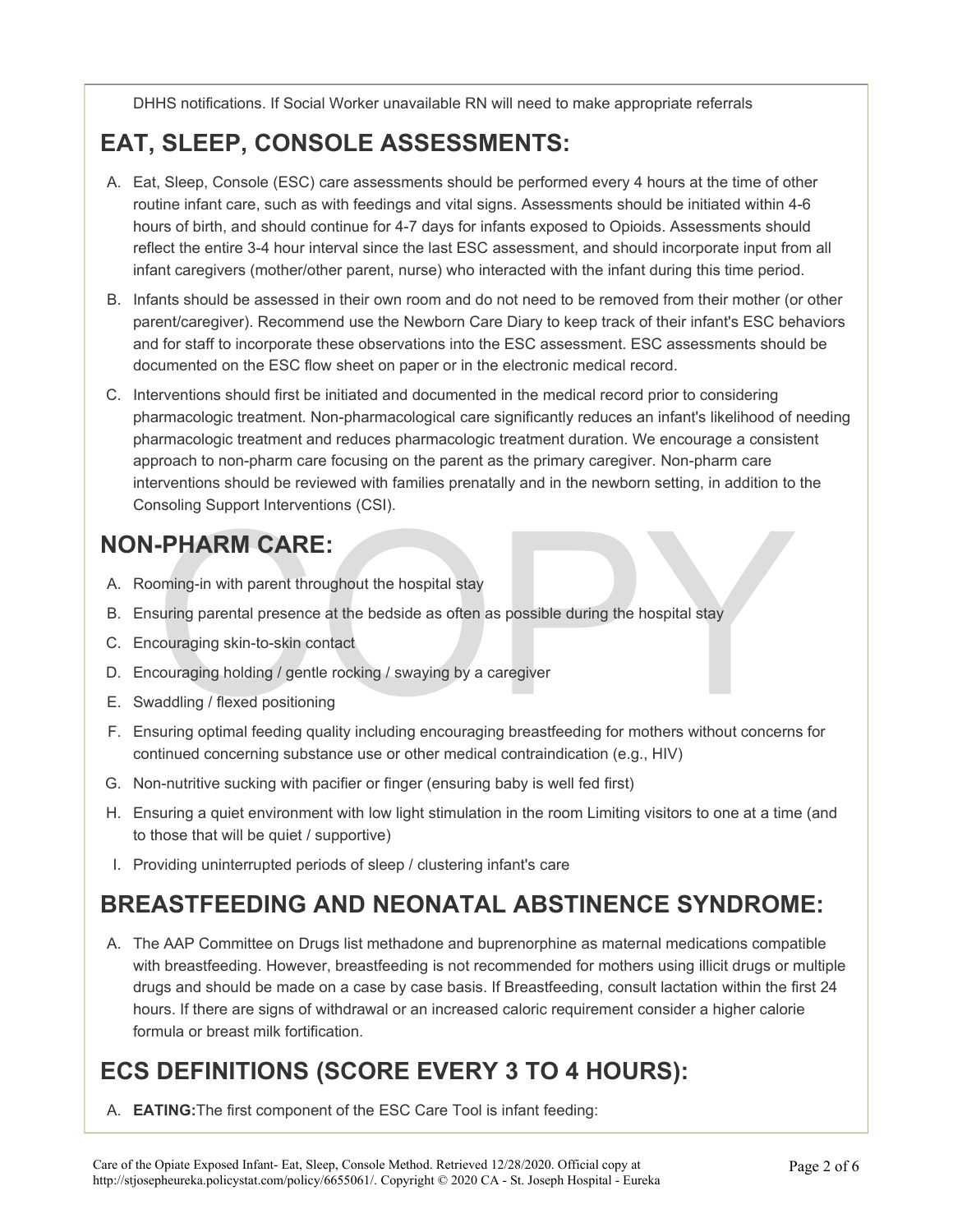#### 1. **POOR FEEDING:**

- a. Baby is unable to coordinate feeding within 10 minutes of showing hunger cues AND/OR is unable to sustain feeding for 10 minutes at breast or is unable to eat amount appropriate for age by finger, cup, SNS, or bottle due to NAS symptoms (e.g., fussiness, tremors, uncoordinated or excessive suck).
	- i. Special Note: Do not indicate "Yes" for poor eating if it is clearly due to non-NAS related factors (e.g., prematurity, transitional sleepiness or spittiness in the first 24 hours of life, or inability to latch due to infant / maternal anatomical factors). If it is not clear if the poor feeding is due to NAS, indicate "Yes" on the flow sheet and continue to monitor the infant closely while optimizing all non-pharm interventions.
- b. Frequent feedings. Refrain, if possible, from waking between feedings.
- c. If there are signs of withdrawal or an increased caloric requirement consider a higher calorie formula or breast milk fortification.

#### 2. **OPTIMAL FEEDING:**

- a. Feeds are cue based, feeds until content, no limit placed on duration or volume of feeding.
- b. Breastfeeding: Baby latching deeply with comfortable latch for mother, and sustained active suckling for baby with only brief pauses noted. Lactation consult to assist directly with breastfeeding to achieve more optimal latch/position.
- Suching for baby with only blick plasses hoted. Eactation constant to assist differently with<br>breastfeeding to achieve more optimal latch/position.<br>C. Bottle feeding: Baby effectively coordinating suck and swallow without c. Bottle feeding: Baby effectively coordinating suck and swallow without gagging or excessive spitting up; modify position of bottle or flow of nipple if any concerns.

#### B. **SLEEPING:**

- 1. **Sleeps < 1 hour due to NAS:** 
	- a. Baby unable to sleep for more than an hour after feeding due to NAS symptoms (e.g., fussiness, restlessness, increased startle, tremors).
		- i. Special Note: Do not indicate "Yes" if sleep < 1 hour is clearly due to non-NAS related factors (e.g., physiologic cluster feeding, interruptions in sleep for routine newborn testing, symptoms in first day likely due to nicotine or SSRI withdrawal).
	- b. If it is not clear if sleep < 1 hour is due to NAS, indicate "Yes" on the flow sheet and continue to monitor the infant closely while optimizing all non-pharm interventions.
- C. **CONSOLING:** *The final symptom component of the ESC Care Tool is infant consoling: Is the infant unable to be consoled within 10 minutes due to NAS – Yes/No?*

#### 1. **Unable to console within 10 minutes due to NAS:**

- 2. Baby unable to be consoled within 10 minutes by infant caregiver effectively providing recommended Consoling Support Interventions.
	- a. Special Note: Do not indicate "Yes" if infant's inability to be consoled is due to infant hunger, difficulty feeding or other non NAS sources of discomfort. If it is unclear if the inability to console within 10 minutes is due to NAS, please indicate "Yes" and continue to monitor the infant closely while optimizing all non-pharm interventions.

### **CONSOLING SUPPORT INTERVENTIONS (CSIs):**

A. Caregiver begins softly and slowly talking to infant and uses his/her voice to calm infant.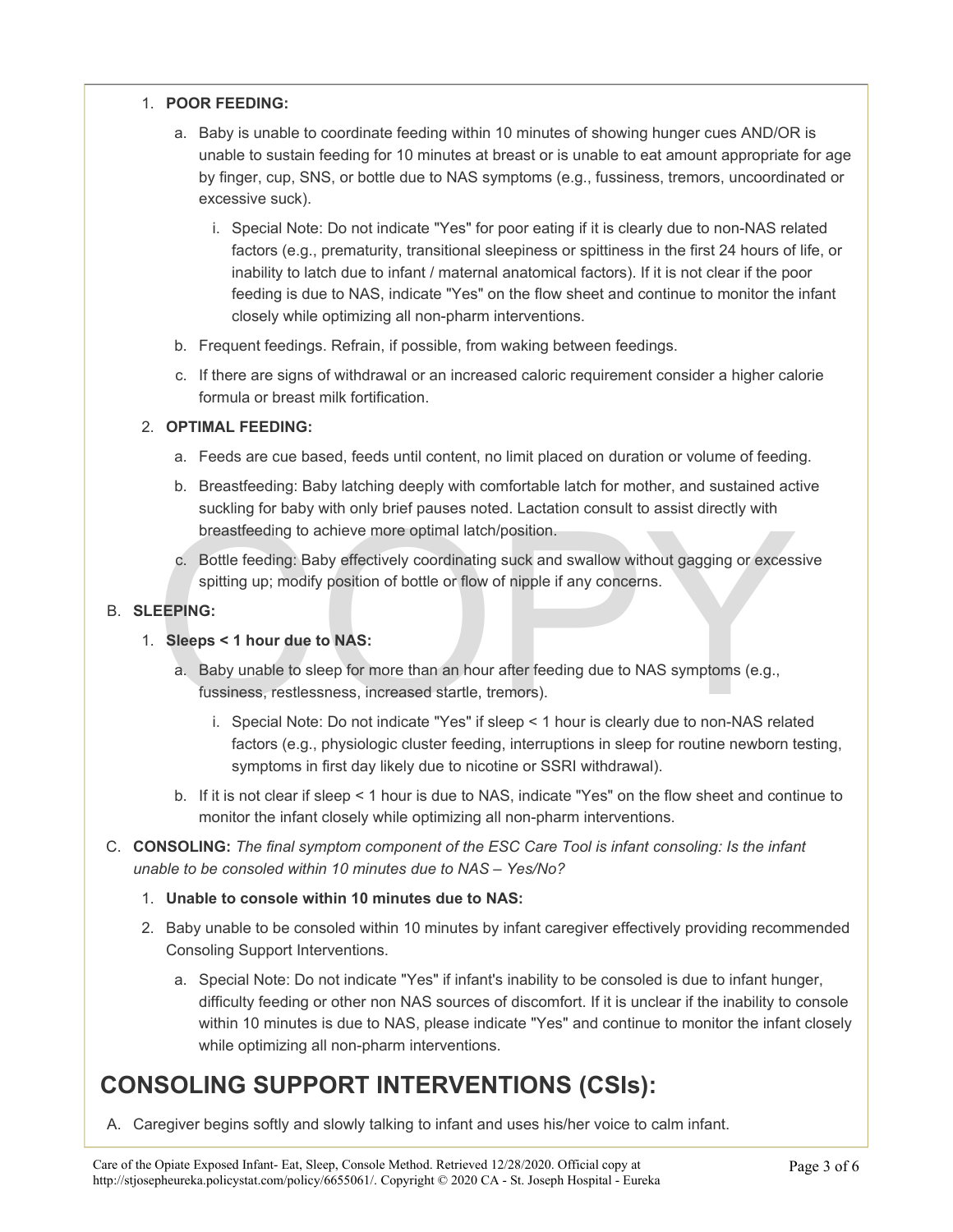- B. Caregiver looks for hand-to-mouth movements and facilitates by gently bringing infant's hand to mouth.
- C. Caregiver continues talking to infant and places care giver's hand firmly but gently on infant's abdomen.
- D. Caregiver continues softly talking to infant bringing baby's arms and legs to the center of body.
- E. Picks up infant, holds skin-to-skin or swaddled in a blanket, and gently rocks or sways infant.
- F. Offers a finger or pacifier for infant to suck, or a feeding if infant showing hunger cues.

## **SOOTHING SUPPORT USED TO CONSOLE INFANT IS SCORED USING A 1-3 SCALE:**

- A. Soothes with little support:
	- 1. Consistently self-soothes or is easily soothed with one of first 4 CSIs above.
- B. Soothes with some support:
	- 1. Soothes fairly easily with: skin-to-skin contact, being held clothed or swaddled, rocking or swaying, sucking on finger or pacifier, or feeding.
- C. Soothes with maximum support or does not soothe in 10 minutes:
	- 1. Has difficulty responding to all caregiver efforts to help infant stop crying OR does not soothe within 10 minutes, never self-soothes.

## **EVALUATION OF ESC SCORE:**

- 10 minutes, never self-soothes.<br>
LUATION OF ESC SCORE:<br>
From Huddle is recommended if the infant has a "Yes" response to any ESC item OR if the infant<br>
sistently receives "3s" for "Soothing Support Used to Console Infant". A. A Team Huddle is recommended if the infant has a "Yes" response to any ESC item OR if the infant consistently receives "3s" for "Soothing Support Used to Console Infant". Just one "Yes" is sufficient to consider a Team Huddle. The Team Huddle, at minimum, should include the baby's mother/parent if possible and bedside nurse. If the infant scores "Yes" on any ESC item more than once despite optimal non-pharm care OR other significant concerns are present, the Team Huddle should include the mother/ parent if possible, the bedside nurse, AND physician. Include social worker as needed to facilitate parental presence / engagement.
	- 1. **The Team Huddle should include discussion of:** 
		- a. Ways to further optimize non-pharm care including ensuring the presence of a caregiver.
		- b. Infant's response to and efficacy of Consoling Support Interventions implemented.
		- c. Efforts to improve feeding (when needed)
		- d. Assessment of the infant's environment. All efforts should be made to encourage the parent or other caregiver to be present at all times to provide comfort measures for the infant. If nonpharm care has been optimized and infant continues to have poor eating, sleeping, or consoling, then medication treatment should be considered.

## **MORPHINE INITIATION ON MOTHER-BABY UNIT (ROOMING IN, NON-MONITORED)**

**Consider initiating oral morphine after a full team huddle if:** 

A. Continues with "Yes" to any ESC item or "3s" for "Consoling Support" AND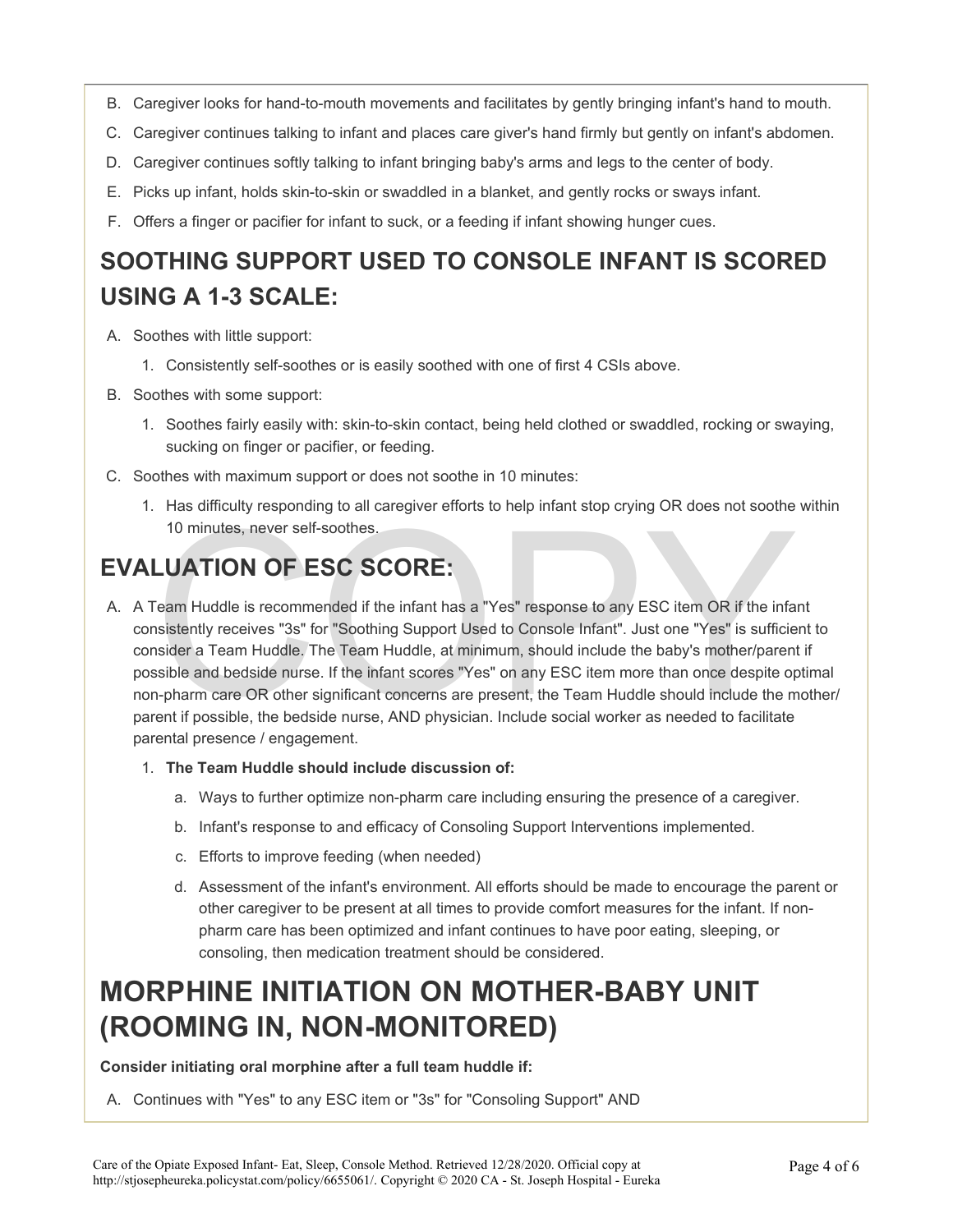- 1. Non-pharmacological care optimized to greatest extent AND
- 2. Non-NAS causes excluded (e.g., cluster feeding, SSRI, nicotine withdrawal in first 24 hours)
- B. Starting dose of neonatal morphine oral solution on Mother–Baby unit remains in room with mother (no monitors)
	- 1. 0.05 mg Q 3hrs PO x 2 doses
	- 2. Reassess ESC every 3-4 hours to determine if infant requires scheduled Morphine dosing as below:
	- 3. 2 doses maximum to be given on mother baby unit.
- C. If a full team huddle (parent/caregiver, RN and MD) determines the infant:
	- 1. Continues with "Yes" to any Esc item or "3s" for "Soothing Support" AND
	- 2. Non-pharmacological care optimized to greatest extent AND
	- 3. Non-NAS causes excluded (e.g., cluster feeding, SSRI, nicotine withdrawal in first 24 hours)
- D. 2 rescue doses of Morphine (as above) have been given while rooming in with mother/caregiver.
- E. Contact Pediatrician for transfer to the NICU for scheduled Morphine dosing.

### **MORPHINE NICU DOSING (per provider order)**

- A. Admit to NICU with continuous oximetry monitoring
- minister Morphine 0.05mg/kg Q3hrs. Continue to use ESC non-pharm soothing methods and so<br>
I Q3hrs.<br>
I Q3hrs.<br>
gin weaning after 8 doses or 24hrs.<br>
gin weaning after 8 doses or 24hrs.<br>
an by Morphine 0.04mg every 24hrs usin B. Administer Morphine 0.05mg/kg Q3hrs. Continue to use ESC non-pharm soothing methods and scoring tool Q3hrs.
- C. Begin weaning after 8 doses or 24hrs.
- D. Wean by Morphine 0.04mg every 24hrs using ESC non pharm support and ESC scoring tool as weaning guide.
- E. Discontinue Morphine when dose has weaned to 0.01mg/kg

## **REPLACES:**

Care of the Opiate Exposed Infant

### **Attachments**

No Attachments

### **Approval Signatures**

| <b>Step Description</b> | <b>Approver</b>                            | Date      |
|-------------------------|--------------------------------------------|-----------|
|                         | Dan Kelly: Interim Chief Nursing Officer   | 7/13/2019 |
|                         | Deepak Stokes, MD: CBC/NICU Physician [AS] | 7/11/2019 |
|                         | Karen Lewis: Area Director of Nursing      | 7/10/2019 |